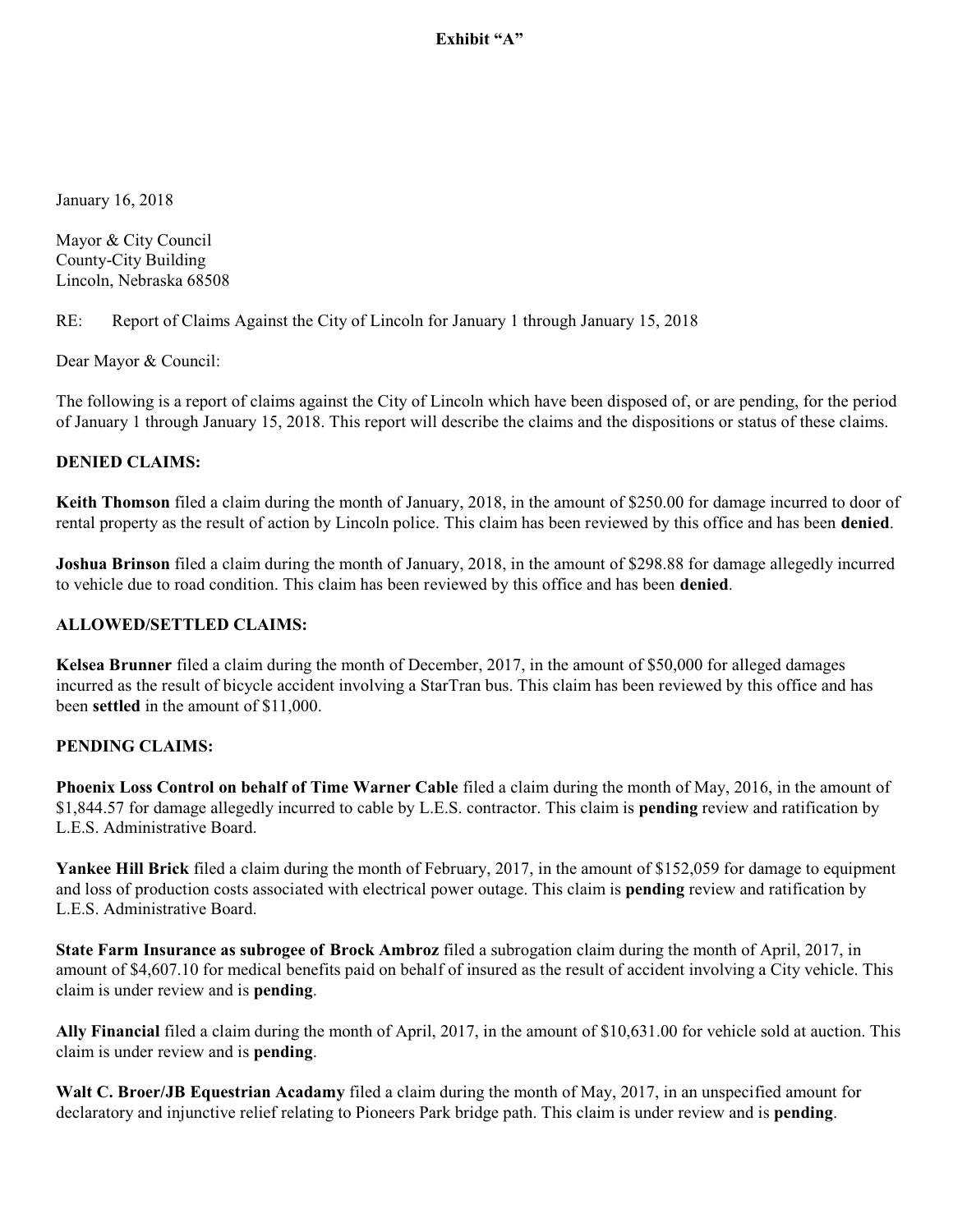Mayor & City Council **and Council**  $-2$ -  $\qquad \qquad$  January 16, 2018

**Sara Powell** filed a claim during the month of June, 2017, in the amount of \$869.70 for damage incurred as the result of sanitary sewer back-up. This claim is under review and is **pending**.

**Robert Welch** filed a claim during the month of June, 2017, in an unspecified amount for alleged damage incurred to windshield from a piece of metal thrown from a City mower. This claim is under review and is **pending**.

**City of Lincoln** filed a claim against Lincoln Electric System during the month of June, 2017, in the amount of \$2,551.00 for hazmat response by Lincoln Fire and Rescue for gas line that was hit by L.E.S. at 500/506 Pier 1. This claim is **pending** review and ratification by L.E.S. Administrative Board.

**City of Lincoln** filed a claim against Lincoln Electric System during the month of June, 2017, in the amount of \$1,495.00 for hazmat response by Lincoln Fire and Rescue for gas line that was hit by L.E.S. at 56th and R Street. This claim is **pending** review and ratification by L.E.S. Administrative Board.

**Phoenix Loss Control on behalf of Charter Communications** filed a claim during the month of July, 2017, in the amount of \$894.48 for alleged damage incurred to cable by L.E.S. contractor installing street lights. This claim is **pending** review and ratification by L.E.S. Administrative Board.

**Enriqueta Andrade** filed a claim during the month of August, 2017, in an unspecified amount for damage incurred to vehicle as the result of accident involving a Parks vehicle. **Progressive Insurance as subrogee of Alejandro Andrade** filed subrogation claims for property damage and medical payments made on behalf of Maria Andrade and Andrea Andrade, passengers in vehicle operated by Enriqueta Andrade. **Maria Andrade** has filed notice of claim resulting from the accident. These claims are under review and **pending**.

**Leroy Meints** filed a claim during the month of August, 2017, in the amount of \$94.89 for damage allegedly incurred to lawn mower tire as the result of a bolt protruding from pole. This claim is **pending** review and ratification by L.E.S. Administrative Board.

**Lydia Russell** filed a claim during the month of August, 2017, in the amount of \$414.00 for damage allegedly incurred to fence during tree trimming by L.E.S. This claim is **pending** review and ratification by L.E.S. Administrative Board.

**Elizabeth Park Association** filed a claim during the month of August, 2017, in the amount of \$227.04 for damage allegedly incurred to sprinkler system during excavation by L.E.S. This claim is **pending** review and ratification by L.E.S. Administrative Board.

**Brian and Linda Iverson** filed a claim during the month of August, 2017, in an unspecified amount for damage allegedly incurred to fence wen L.E.S. was working in right-of-way near claimant's property. This claim is **pending** review and ratification by L.E.S. Administrative Board.

**Bradley Cain and Rosena Startzman** filed a claim during the month of August, 2017, in the amount of \$4,600 for damage allegedly incurred to sewer line by L.E.S. This claim is **pending** review and ratification by L.E.S. Administrative Board.

**Phoenix Loss Control on behalf of Charter Communications** filed a claim during the month of August, 2017, in the amount of \$455.00 for damage allegedly incurred to Charter Communications equipment by L.E.S. This claim is **pending** review and ratification by L.E.S. Administrative Board.

**Adam Templeton** filed a claim during the month of August, 2017, in the amount of \$103.90 for cost of hotel due to electric service being shut off. This claim is **pending** review and ratification by L.E.S. Administrative Board.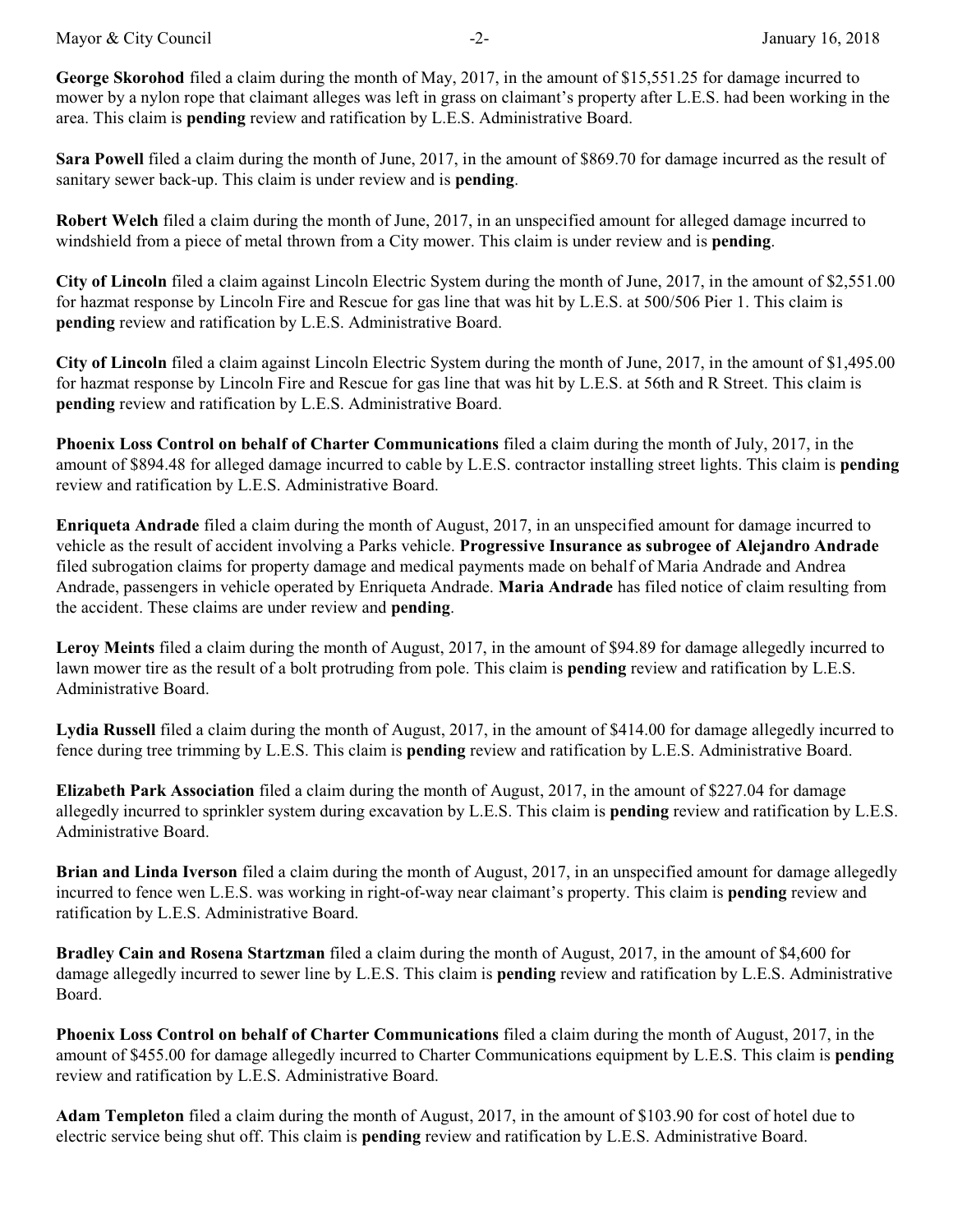**Terrance Williams and Kaneesha Mallory** filed a claim during the month of October, 2017, in the amount of \$1,000,000 for damages incurred as the result of incident at Ballard pool. This claim is under review and is **pending**.

**Terrance Williams and Kaneesha Mallory on behalf of Terranasia Williams** filed a claim during the month of October, 2017, in the amount of \$1,000,000 for damages incurred as the result of incident at Ballard pool. This claim is under review and is **pending**.

**Terrance Williams and Kaneesha Mallory on behalf of Terreniyah Williams** filed a claim during the month of October, 2017, in the amount of \$1,000,000 for damages incurred as the result of incident at Ballard pool. This claim is under review and is **pending**.

**Terrance Williams and Kaneesha Mallory on behalf of Terreonna Williams** filed a claim during the month of October, 2017, in the amount of \$1,000,000 for damages incurred as the result of incident at Ballard pool. This claim is under review and is **pending**.

**Century Sales and Management LLC** filed a claim during the month of October, 2017, in the amount of \$292.59 for expense incurred as the result of alleged failure by L.E.S. to properly process ownership transfer of electrical service to property recently acquired by claimant. This claim is **pending** review and ratification by L.E.S. Administrative Board.

**Tortuga Investments LLC** filed a claim during the month of October, 2017, in the amount of \$6,375.42 for damage allegedly incurred to sewer line when struck by L.E.S. contractor. This claim is **pending** review and ratification by L.E.S. Administrative Board.

**State Farm Insurance as subrogee of Ronald Bouwens** filed a claim during the month of October, 2017, in an unspecified amount for damage incurred to insured's vehicle as the result of accident involving StarTran bus. This claim is under review and is **pending**.

**Joel Maynard** filed a claim during the month of October, 2017, in an unspecified amount for alleged injury incurred as the result of accident involving City vehicle. This claim is under review and is **pending**.

**Kelli Johnson** filed a claim during the month of November, 2017, in the amount of \$1,000,000 for alleged damages incurred as the result of accident involving a Parks and Recreation vehicle. This claim is under review and is **pending**.

**MK Builders, Inc.** filed a claim during the month of November, 2017, in the amount of \$1,300.02 for alleged expense incurred due to L.E.S. contractor hitting gas line which caused evacuation of area that claimant was working. This claim is **pending** review and ratification by L.E.S. Administrative Board.

**State Farm Insurance as subrogee of Constance Wagner** filed a subrogation claim in the amount of \$2,999.20 for damage incurred to insured's vehicle as the result of accident involving a StarTran bus. This claim is under review and is **pending**.

**Roger Schwisow** filed a claim in the amount of \$839.16 for expenses allegedly incurred as the result of damage caused by L.E.S. subcontractor. This claim is **pending** review and ratification by L.E.S. Administrative Board.

**CJ Happold** filed a claim in an unspecified amount for alleged damage incurred to fence by L.E.S. This claim is **pending** review and ratification by L.E.S. Administrative Board.

**Barbara Casey** filed a claim during the month of December, 2017, in the amount of \$772.87 for damage allegedly incurred to vehicle as the result of rock thrown from mower. Claimant identifies property being mowed as L.E.S. property. This claim is **pending** review and ratification by L.E.S. Administrative Board.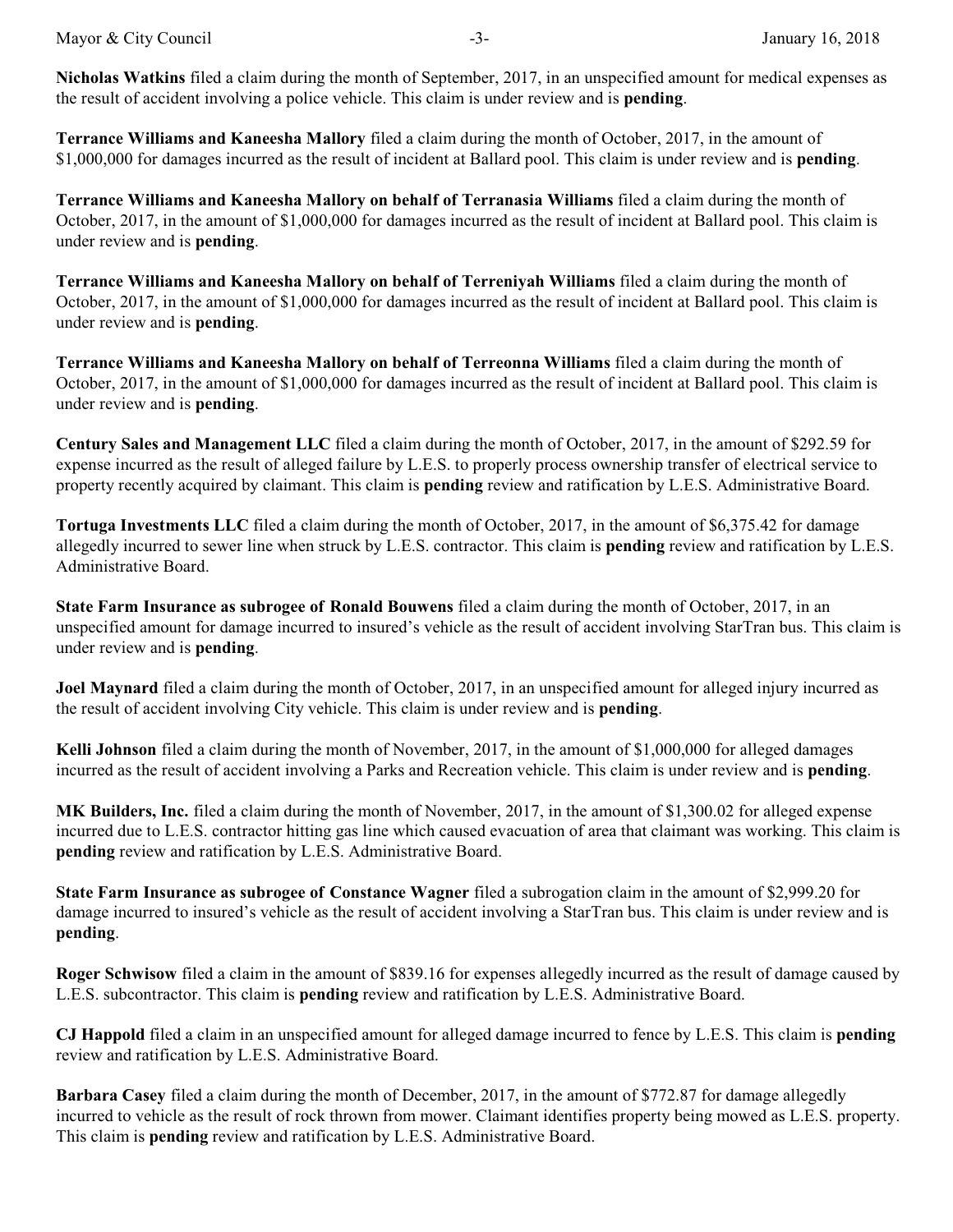**Tera Bruegger** filed a claim during the month of December, 2017, in the amount of \$85.00 for expense allegedly incurred due to loss of electrical service. This claim is **pending** review and ratification by L.E.S. Administrative Board.

**Roberta Wehr** filed a claim during the month of December, 2017, in the amount of \$405.00 for damage allegedly incurred to sprinkler system as the result of trenching by L.E.S. This claim is **pending** review and ratification by L.E.S. Administrative Board.

**Randy Colton** filed a claim during the month of December, 2017, in the amount of \$95.95 for alleged property damage caused by temporary power line. This claim is **pending** review and ratification by L.E.S. Administrative Board.

**Scott and Kim Griffith** filed a claim during the month of December, 2017, in the amount of \$231.00 for electrician expenses incurred as the result of alleged problem with L.E.S. service. This claim is under review and is **pending**.

**Concorde Management and Development, Inc.** filed a claim during the month of December, 2018, in the amount of \$4,965.90 for damages allegedly incurred due to disconnection of sewer service to property during sewer main replacement. This claim is under review and is **pending**.

**NRMA as third party administrator for State of Nebraska** filed a claim during the month of December, 2018, in an unspecified amount for damage incurred to property when employee of L.E.S. allegedly left a valve open causing steam from boiler to damage storage area and contents of storage area at 1526 K Street. This claim is **pending** review and ratification by L.E.S. Administrative Board.

**Aaron Peth** filed a claim during the month of December, 2018, in the amount of \$250,000 for alleged loss of employment opportunity at Lincoln Fire and Rescue. This claim is under review and is **pending**.

**Fleet Response as subrogee of Topbuild Corp.** filed a claim during the month of December, 2018, in an unspecified amount for damage incurred to insured's vehicle as the result of accident involving a StarTran bus. This claim is under review and is **pending**.

**Samantha Raber** filed a claim during the month of December, 2018, in the amount of \$1,101.65 for damage incurred to vehicle as the result of being struck by a police vehicle. This claim is under review and is **pending**.

## **NEW CLAIMS FILED DURING THE PERIOD OF JANUARY 1 THROUGH JANUARY 15, 2018:**

**Ali Nolan** filed a claim in an unspecified amount for damage allegedly incurred to mailbox as the result of snow removal activity. This claim is under review and is **pending**.

**JoAnne White** filed a claim in the amount of \$1,705.31 for damage incurred to vehicle as the result of accident involving a fire truck. This claim is under review and is **pending**.

**Phoenix Loss Control on behalf of Charter Communications** filed a claim in the amount of \$443.37 for damage allegedly incurred to underground cable by L.E.S. This claim is **pending** review and ratification by L.E.S. Administrative Board.

**Sheila Scheinost** filed a claim in the amount of \$1,000,000 for injury incurred when struck by a StarTran bus. This claim is under review and is **pending**.

**Kelly Richter** filed a claim in the amount of \$383.88 for damage incurred to vehicle due to alleged improper placement of traffic cones. This claim is under review and is **pending**.

**Joseph Cotton** filed a claim in the amount of \$1,000,000 for alleged injury incurred as the result of incident involving Lincoln police. This claim is under review and is **pending**.

**Weston Edmond** filed a claim in the amount of \$501.44 for damage incurred to tires as the result of striking median which claimant alleges was not properly signed. This claim is under review and is **pending**.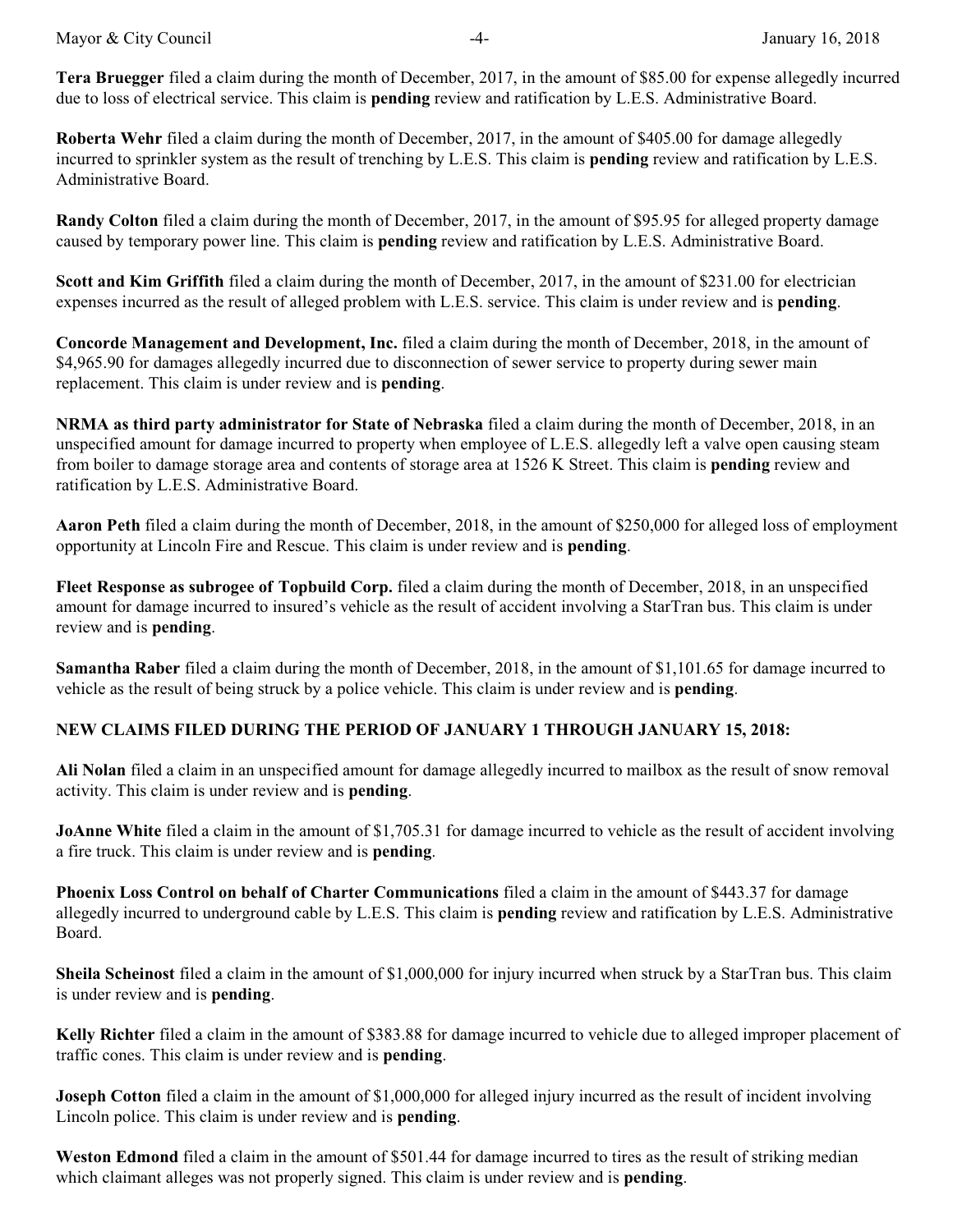# **PENDING TORT LITIGATION:**

**Candace Polfus, individually and on behalf of her minor child, Robert M. Polfus,** filed a claim in February, 2012, in the amount of \$50,000 for alleged injury incurred to Robert Polfus at Uni Pool. This claim was reviewed by this office and denial was approved by the Lincoln City Council on July 30, 2012. Suit has been filed in the Lancaster County Court and litigation is **pending**.

**John Craw** filed a claim during the month of October, 2012, in the amount of \$200,000 alleging that he was misclassified as an independent contractor and wrongfully terminated from his position as the PGA Professional for the Holmes Golf Course. This claim was reviewed by this office and denial was approved by the Lincoln City Council on November 19, 2012. Suit was filed in the Lancaster County District Court. On October 19, 2015, the District Court granted dismissal in favor of the City of Lincoln. Plaintiff appealed to the Nebraska Court of Appeals. The Court of Appeals affirmed the District Court's dismissal with prejudice of Craw's first cause of action (tort claim under the PSTCA) and second and third causes of action (inverse condemnation). The Court of Appeals reversed and remanded to the District Court for further proceedings the dismissal with prejudice of Craw's fourth cause of action (due process and equal protection) and fifth cause of action (Nebraska Wage Payment and Collection Act). Litigation is **pending**.

**Susan Dermer** filed a claim during the month of November, 2014, in the amount of \$10,226.02 for alleged damages incurred as the result of sewer backup on October 1, 2014. This claim was reviewed by this office and denial was approved by the Lincoln City Council on June 29, 2015. Suit has been filed in Lancaster County District Court and litigation is **pending**.

**Susan Dermer** filed a claim during the month of August, 2015, in the amount of \$44,593.61 for alleged damages incurred as the result of sewer backup on May 7, 2015. This claim was reviewed by this office and denial was approved by the Lincoln City Council on May 2, 2016. Suit has been filed in Lancaster County District Court and litigation is **pending**.

**Barine Deezia** filed a claim during the month of April, 2016, in the amount of \$1,000,000 for alleged injuries incurred when claimant was arrested. Suit has been filed in U.S. District Court and litigation is **pending**.

**Terry Danek** filed a claim during the month of May, 2016, in the amount of \$28,310.35 for damage allegedly incurred as the result of sewer backup on May 7, 2015. Claimant withdrew his claim and filed suit in Lancaster County District Court. Litigation is **pending**.

**Heather Ross** filed a claim during the month of July, 2016, in the amount of \$1,000,000 for alleged injury incurred when claimant slipped and fell while entering the pool at Star City Shores. This claim was reviewed by this office and denial was approved by the Lincoln City Council on September 19, 2016. **Christopher Murphy** filed a claim during the month of November, 2016, in the amount of \$500,000 for alleged loss of consortium as the result of Ms. Ross's slip and fall at Star City Shores. This claim was reviewed by this office and denial was approved by the Lincoln City Council on December 5, 2016. Suit has been filed in Lancaster County District Court and litigation is **pending**.

**Wyatt Ryan** filed a claim during the month of July, 2016, in an unspecified amount for damages and injuries incurred as the result of accident involving a StarTran bus. This claim was reviewed by this office and denial was approved by the Lincoln City Council on December 19, 2016. Suit has been filed in Lancaster County District Court and litigation is **pending**.

**Kathy Girard-Williams and Michael Williams** filed a claim during the month of August, 2016, in the amount of \$1,000,000 for alleged injury incurred when Ms. Girard-Williams was riding her bicycle and struck a tree branch hanging over sidewalk. This claim was reviewed by this office and denial was approved by the Lincoln City Council on October 24, 2016. Suit has been filed in Lancaster County District Court and litigation is **pending**.

**Rose Marie Lunn** filed a claim during the month of November, 2016, in an unspecified amount for alleged injury incurred when claimant fell on the North 10th Street Pedestrian Bridge northwest of Memorial Stadium on September 17, 2016. This claim was reviewed by this office and denial was approved by the Lincoln City Council on December 19, 2016. Suit has been filed in Lancaster County District Court and litigation is **pending**.